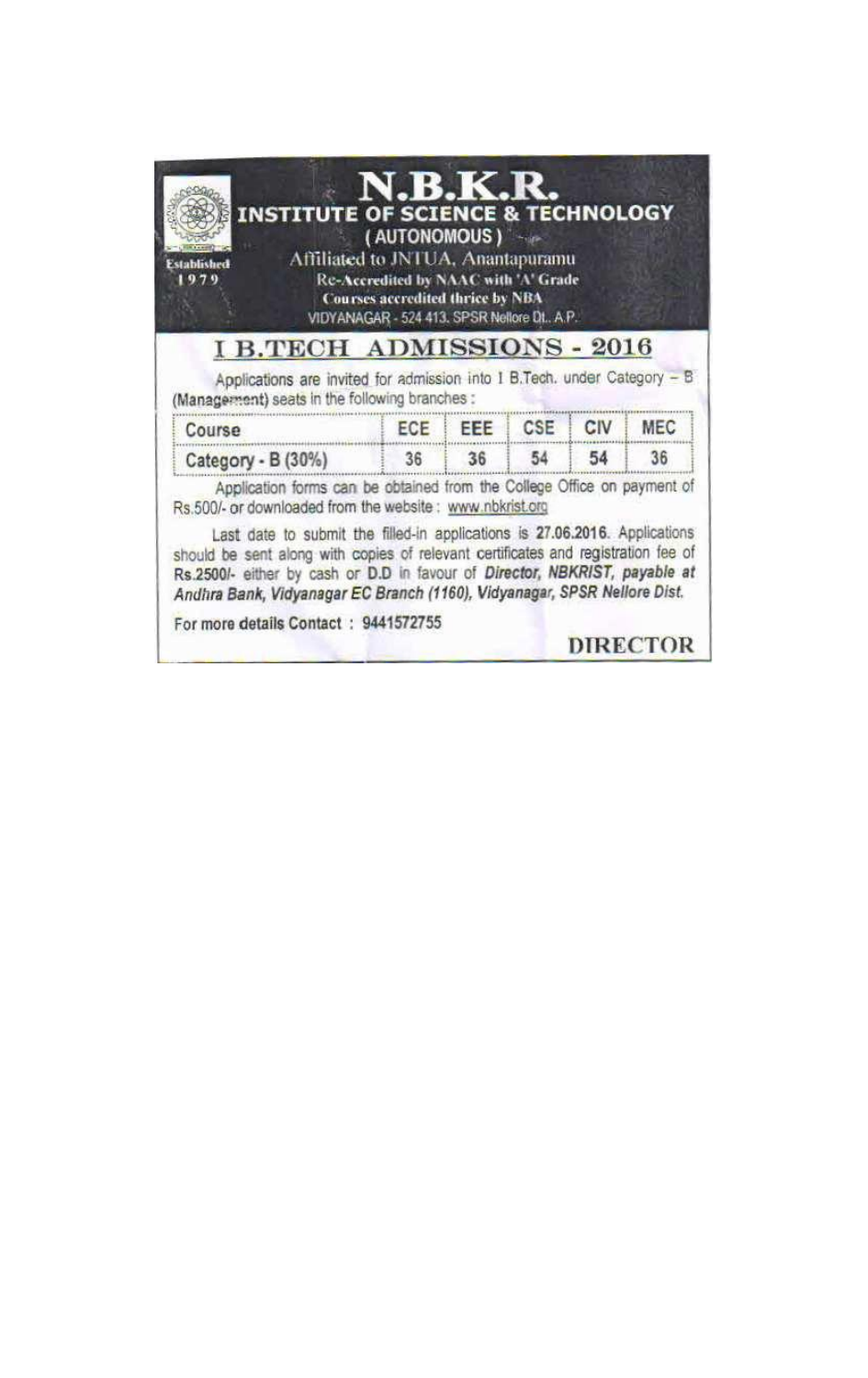

## **N.B.K.R. INSTITUTE OF SCIENCE & TECHNOLOGY ( AUTONOMOUS INSTITUTION ) Affiliated to JNTUA, Ananthapuramu VIDYANAGAR – 524 413, S.P.S.R. NELLORE DIST. (A.P)**

Affix recent passport size photograph

## **APPLICATION FOR ADMISSION INTO FIRST YEAR B.TECH. DEGREE COURSE 2016 - 2017**

|     | To reach the Director on or before                            | 27-06-2016 |               |
|-----|---------------------------------------------------------------|------------|---------------|
| 1.  | Name of the Applicant in full<br>(in block letters)           |            |               |
| 2.  | Date of Birth<br>(as per S.S.C. or equivalent record)         |            |               |
| 3.  | Sex                                                           |            | Male / Female |
| 4.  | Name of the Father / Guardian<br>(if father is not alive)     |            |               |
| 5.  | Present Address to which the communications<br>are to be sent |            |               |
| 6.  | <b>Permanent Address</b>                                      |            |               |
|     | e-mail ID of the Student                                      |            |               |
| 7.  | Nationality                                                   |            |               |
| 8.  | Caste (incase of SC/ST/BC enclose<br>Certificate)             |            |               |
| 9.  | Whether passed the qualifying examination in<br>one attempt?  | ÷          | Yes / No      |
| 10. | Details of the qualifying examination passed                  |            |               |

Subject Regd. No. Month & Year Marks (I Year + II Year) Secured | Maximum Part – I English Part – II (Mention subject) Part – III 1. Mathematics 2. Physics (with Practical) 3. Chemistry(with practical) Group Total : Grand Total :

(Xerox copy of marks statement to be enclosed)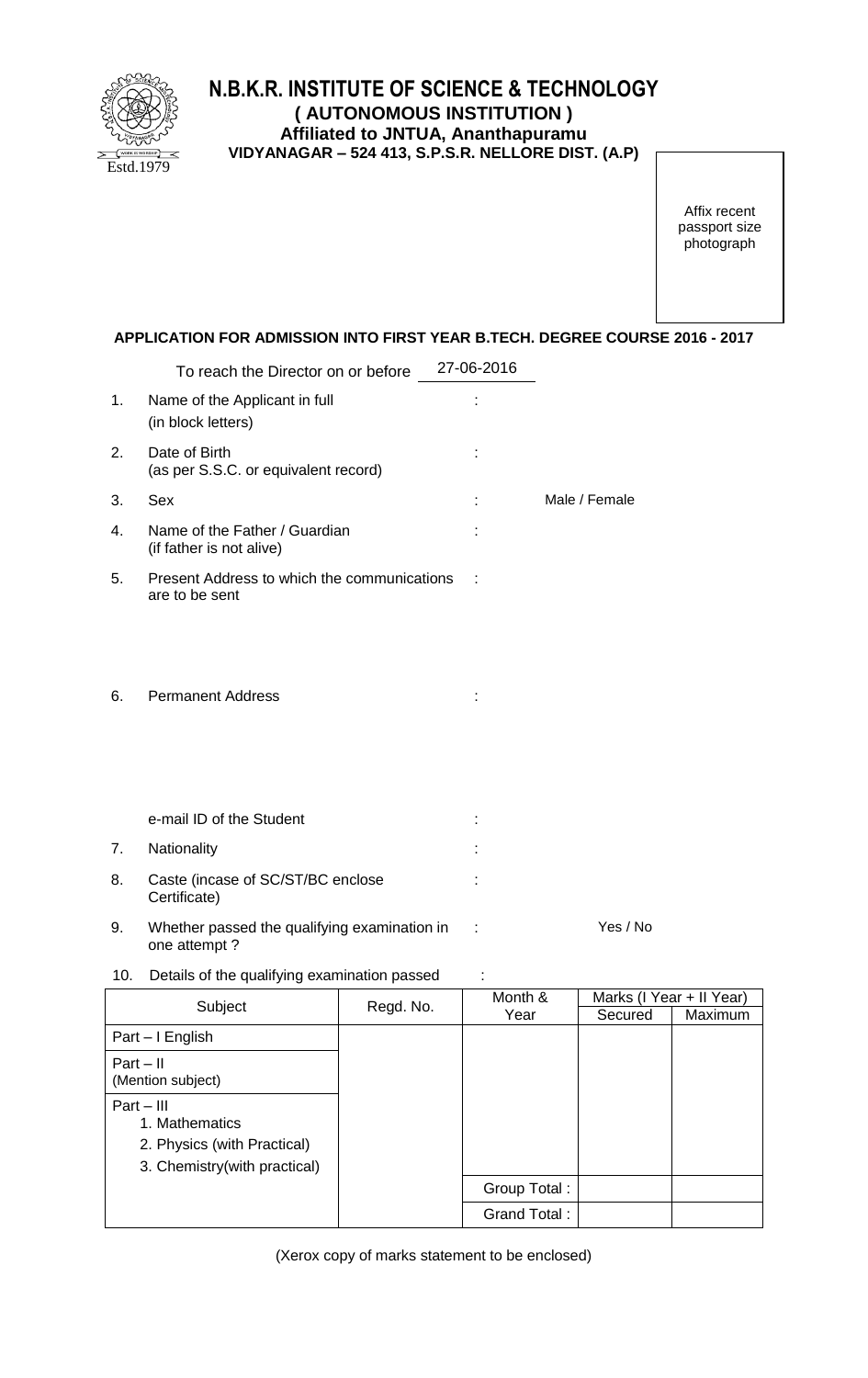| 11. | <b>EAMCET / AIEEE - 2016</b>               |                 |  |  |
|-----|--------------------------------------------|-----------------|--|--|
|     | Rank (if any):                             | Hall Ticket No: |  |  |
| 12. | Mother Tongue                              |                 |  |  |
|     | 13. Occupation of the Parent / Guardian    |                 |  |  |
|     | 14. Annual Income of the Parent / Guardian |                 |  |  |

- 15. Name of the College last studied, date of leaving and class studied
- 16. Institutions(with classes) in which the applicant : studied during the last five years

| SI.<br>No. | <b>Class Studied</b> | Institution<br>(Name & Place to be mentioned) | Year | Reasons for<br>break in studies,<br>if any |
|------------|----------------------|-----------------------------------------------|------|--------------------------------------------|
|            |                      |                                               |      |                                            |
|            |                      |                                               |      |                                            |
|            |                      |                                               |      |                                            |
|            |                      |                                               |      |                                            |

:

17. Branch of Engineering in which the applicant seeks Admission (*Indicate the order of preference*)

| i)   |  |
|------|--|
| ii)  |  |
| iii) |  |
| iv)  |  |
| v)   |  |

- 18. Distinction gained in Sports & Extra Curricular Activities (Enclose copies of Certificates)
- Institute offers 4 year B.Tech. Degree Course in the following Branches :
	- i. Civil Engineering (CE)
	- ii. Electrical & Electronics Engg. (EEE)
	- iii. Electronics & Communication Engg. (ECE)
	- iv. Mechanical Engineering (ME)
	- v. Computer Science & Engg. (CSE)